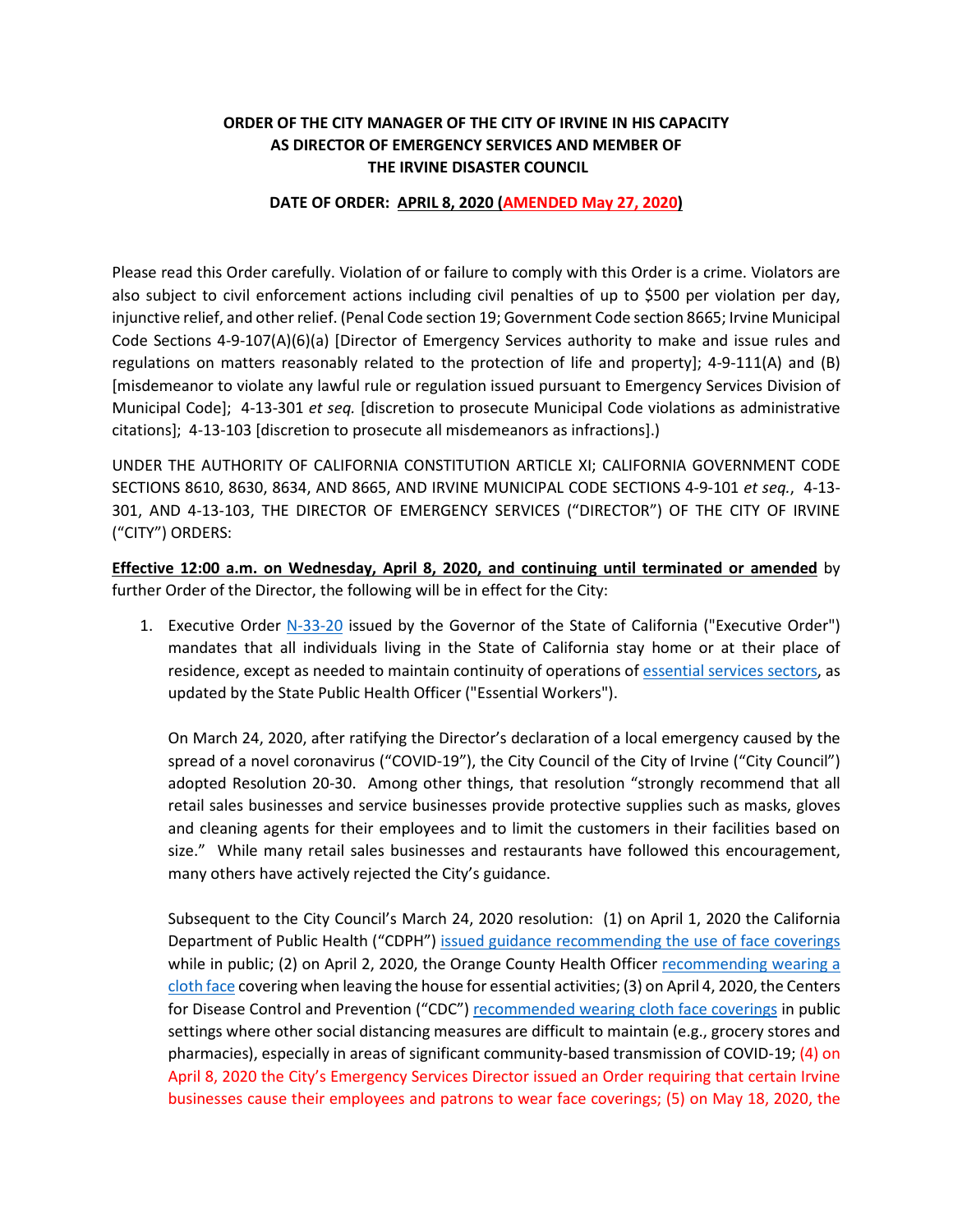Emergency Services Director's April 8, 2020 Order was amended to include additional types of businesses that would be subject to the face covering requirements and to specify modified signage requirements; (6) on May 23, 2020, the Orange County Public Health Officer ordered that "All Orange County residents and visitors shall wear a cloth face-covering when (i) in a public place; (ii) visiting a retail, commercial or other place of business; or (iii) at work, and when the resident or visitor is not able to maintain at least 6 feet of physical distance from another person who is not a family/household member or live in the same living unit"; and (7) on May 26, 2020, the City Council directed that the City's Emergency Services Director cause the City's face covering order to align with the County Public Health Officer's Order, while also including provisions to allow for the use of a face shield when medical conditions otherwise render wearing a face covering infeasible.

- 2. In conformance with, and where not superseded by the Executive Order and guidance and orders from the CDC, CDPH, and the Orange County Health Officer, this Order additionally specifies and orders as follows:
	- a. All Irvine residents and visitors shall wear a cloth face-covering *or face shield* when (i) in a public place; (ii) visiting a retail, commercial or other place of business; or (iii) at work, and when the resident or visitor is not able to maintain at least 6 feet of physical distance from another person who is not a family/household member or live in the same living unit. Without limiting the foregoing, this order shall presumptively apply in the following locations and contexts: (a) waiting in line to go inside a store; (b) shopping in a store; (c) picking up food at a restaurant; (d) waiting for or riding on public transportation; (e) riding in a taxi or other ride service vehicle; (f) seeking health care; (g) going into facilities that are allowed to stay open; (h) while at work; and (i) when at an outdoor museum.

A cloth face-covering is a material that covers the nose and mouth; it can be secured to the head with ties or straps or simply wrapped around the lower face; it can be made of a variety of materials, such as cotton, silk, or linen; and a face covering may be factorymade or sewn by hand, or can be improvised from household items such as scarfs, Tshirts, sweatshirts, or towels. *A face shield is a plastic shield that covers the face, including the nose and mouth, and is attached to the head (typically by a strap or headband).*

The face-covering order shall not apply to children under the age of 2; to anyone who has trouble breathing, or is unconscious, incapacitated or otherwise unable to remove the face-covering *or face shield* without assistance; or to persons with a medical or mental health condition, or development disability, that prevents wearing a cloth face-covering *or face shield*.

*\*\* Bold and italics are used where the City's order differs from the County Public Health Officer's order.*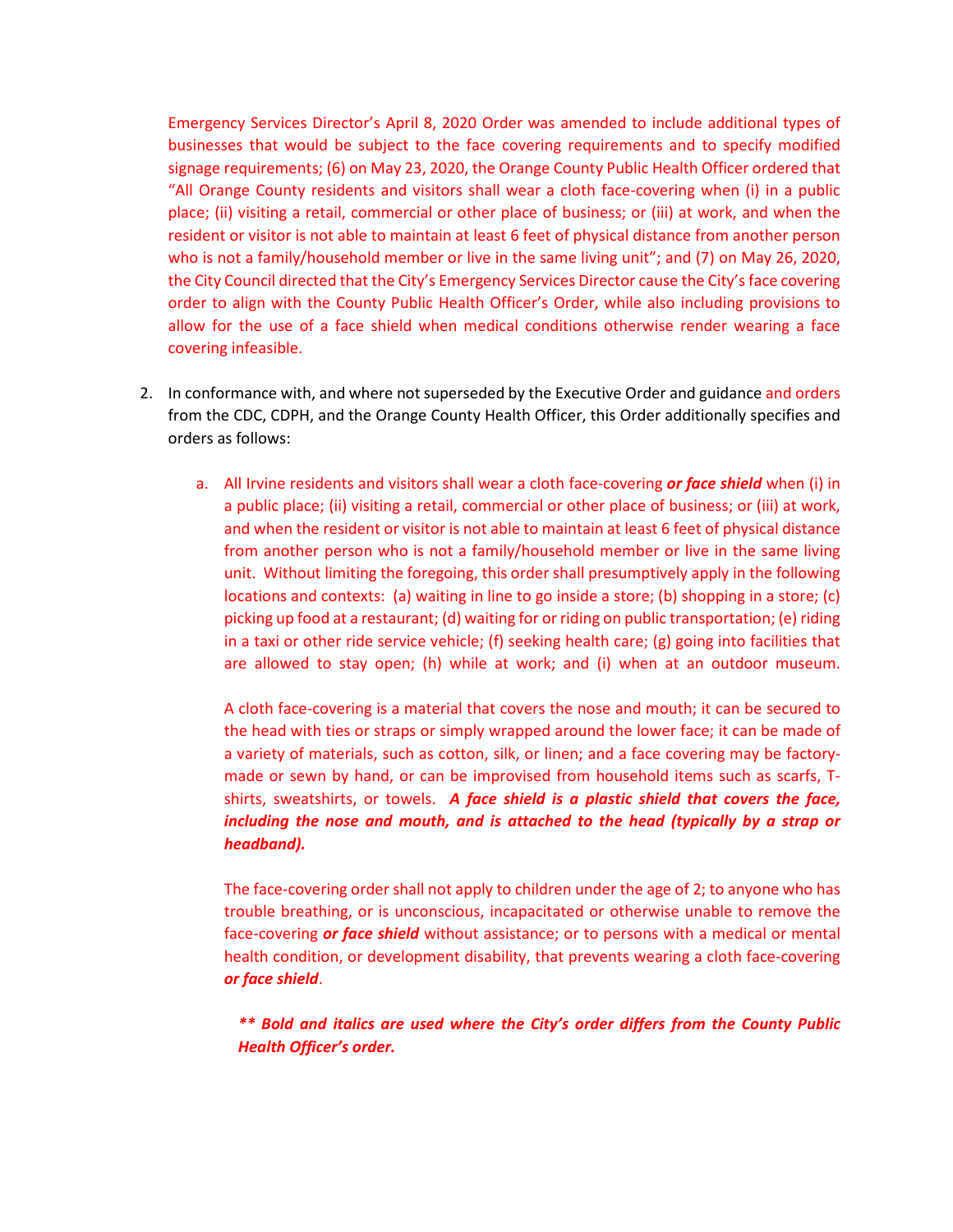- b. All lawfully open businesses must identify and cause all required measures to be implemented as necessary to ensure social distancing and sanitation at that particular facility. Covered Businesses shall, at a minimum, post signage to advise patrons of social distancing requirements, and of the fact that employees and patrons have an obligation to comply with this Order. If the measures identified and implemented are not effective in maintaining proper social distancing and sanitation, additional measures shall be identified and implemented or the facility shall be closed.
- c. The Director of Emergency Services, with the confirmation of the Irvine City Council *STRONGLY RECOMMENDS* that all people in the City of Irvine should wear a face covering when outside the home.
- 3. This Order shall be effective immediately and will remain in effect until terminated or amended by further Order of the Director of Emergency Services.
- 4. This Order is issued as a result of the worldwide pandemic of COVID-19 disease, also known as "novel coronavirus," which has infected over one million individuals worldwide in over 180 countries and is implicated in over 75,000 worldwide deaths, including over 900 cases and 14 deaths in Orange County. These numbers grow every day.
- 5. This Order is issued based on evidence of increasing transmission of COVID-19 both within the City of Irvine and worldwide, scientific evidence regarding the most effective approach to slow transmission of communicable diseases generally and COVID- 19 specifically, as well as best practices as currently known and available to protect the public from the risk of spread of or exposure to COVID-19.
- 6. This Order is intended to reduce the likelihood of exposure to COVID-19, thereby slowing the spread of COVID-19 in communities worldwide. This Order is issued to prevent circumstances often present in Covered Businesses that may exacerbate the spread of COVID-19, such as: (I) the increased likelihood that retail, restaurant, and banking transactions attract people from a broad geographic area; (2) the prolonged time period in which large numbers of people are in close proximity; and (3) difficulty ensuring that such persons (patrons and employees) follow adequate hygienic practices.
- 7. This Order is intended to address the strain upon the health care system from the effects of the COVID-19 virus. Similarly, this Order is intended to reduce the likelihood of exposure to COVID-19, thereby slowing the spread ofCOVID-19 in communities worldwide.

This Order is issued in accordance with, and incorporates by reference, the: March 4, 2020 Proclamation of a State Emergency issued by Governor Gavin Newsom; the February 26, 2020 Declaration of Local Health Emergency based on an imminent and proximate threat to public health from the introduction of novel COVID-19 in Orange County; the March I7, 2020 proclamation of a local State of Emergency by the Director; the March 24, 2020 ratification of the proclamation of a local State of Emergency by the City Council; the March 24, 2020 adoption of